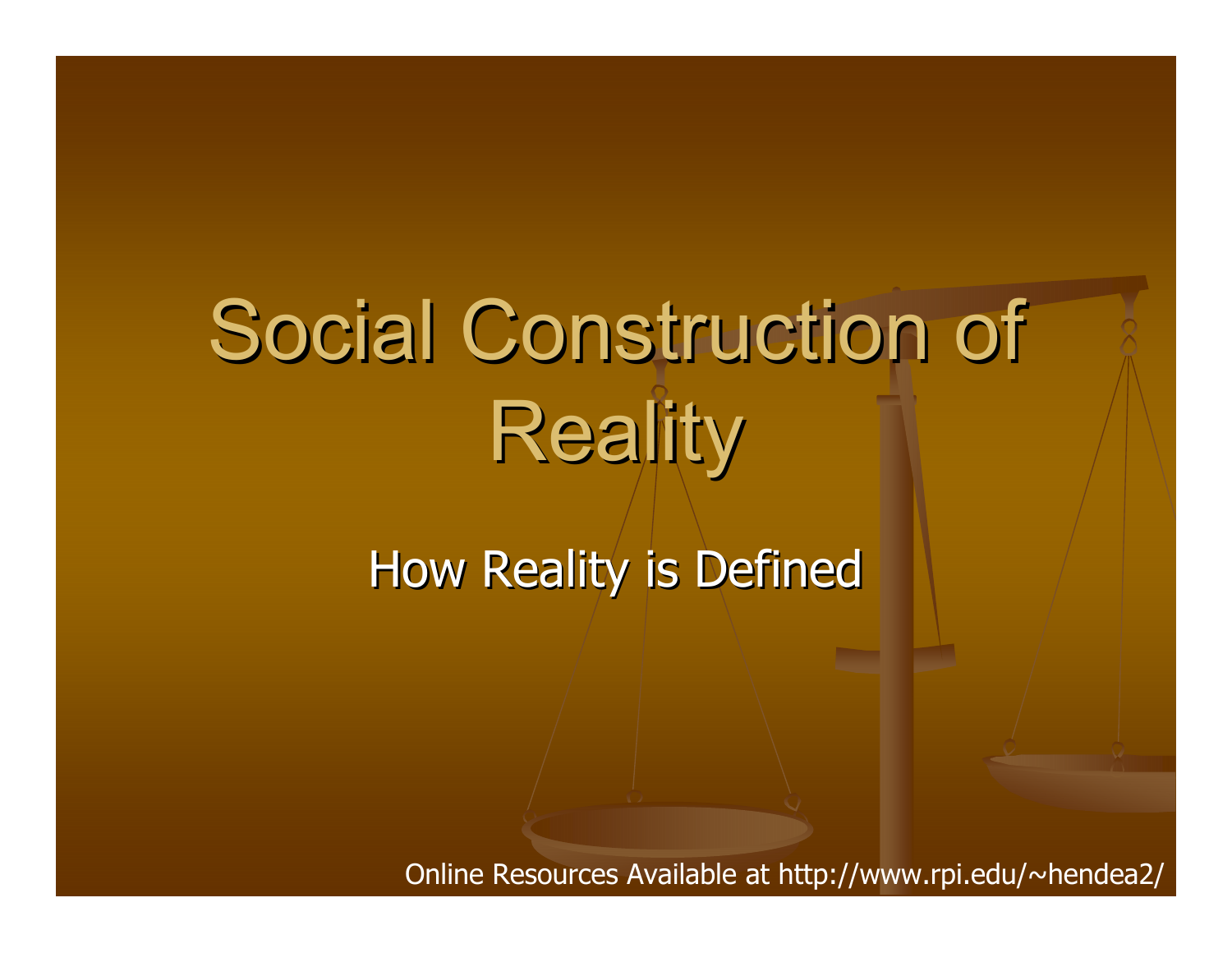#### **Online Resources**

<http://www.rpi.edu/~hendea2/>

Online Resources include…

- Handout Online in PDF format
- •**• Online Question Submission**
- Download this PowerPoint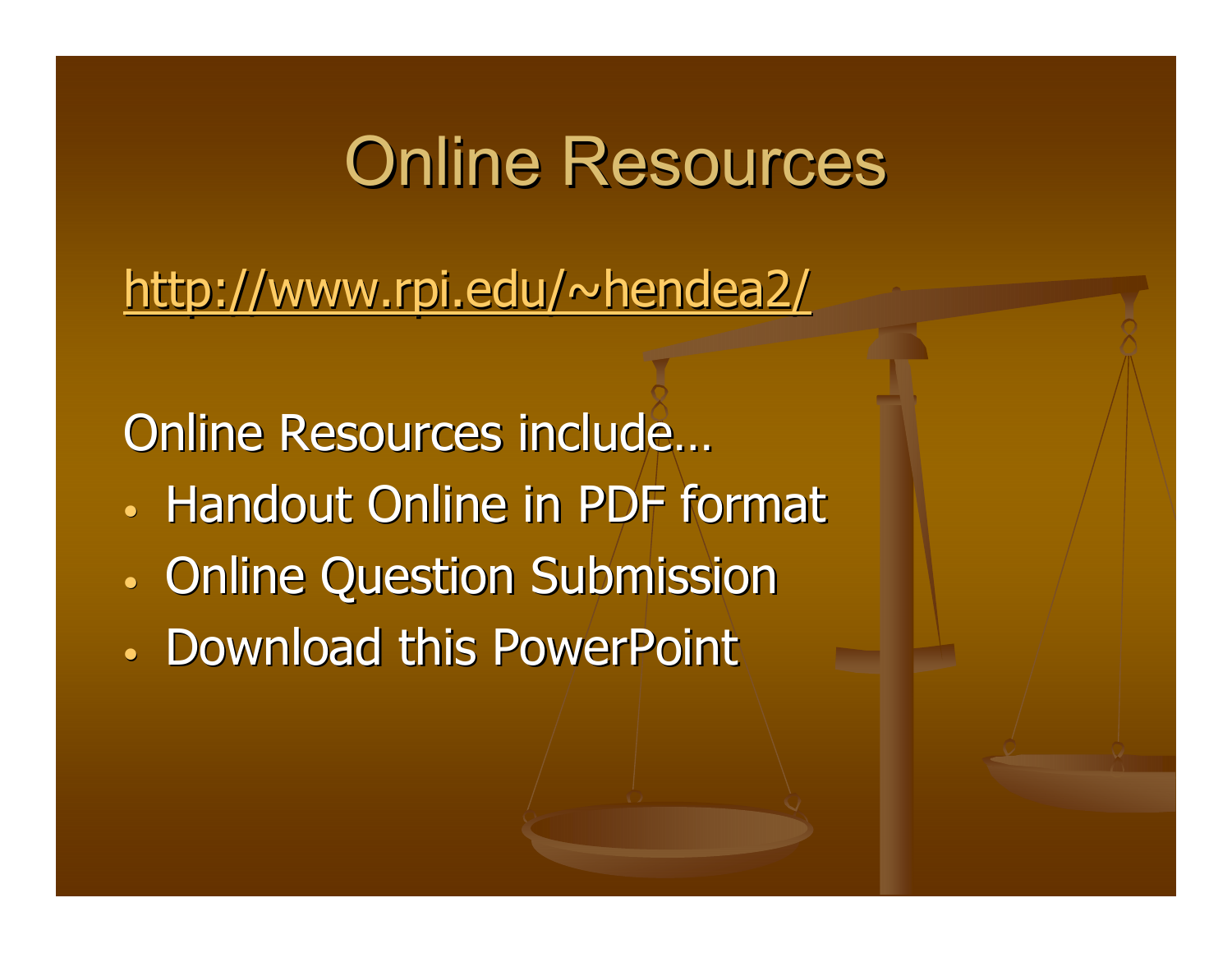### What is Social Construction of **Reality**

- **Social Construction of Reality is based on Social Construction of Reality is based on** the concept that events are open to interpretation.
- Because interpretations differ, a common base of communication must be found.
- **This common base is known as social** reality and is developed based on the most common interpretation of physical reality within a society.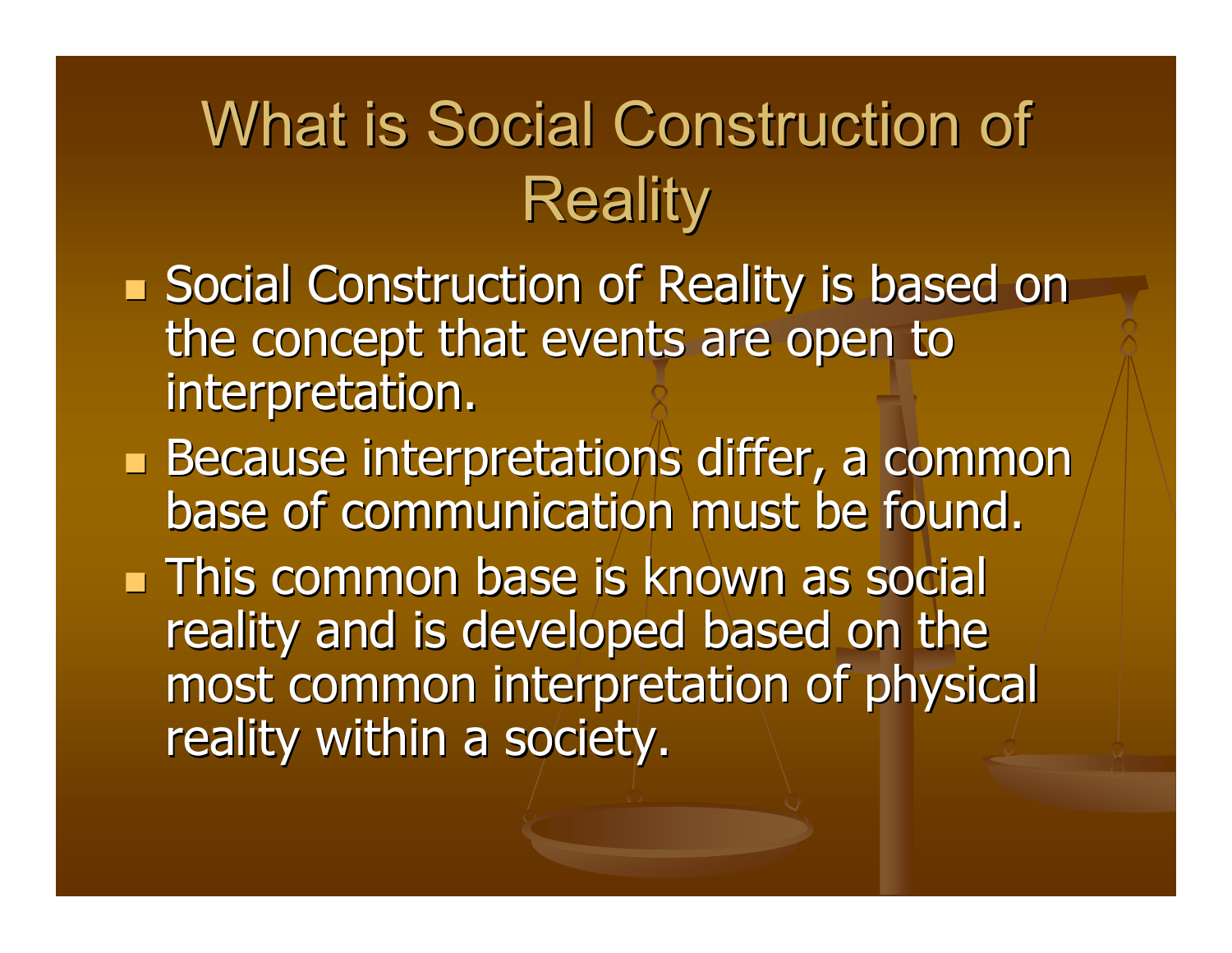## **Physical Reality**

**Physical Reality refers to the concrete.** For example, on September  $11<sup>th</sup>$  2002 two planes flew into the World Trade Center.  $\blacksquare$  This fact is concrete. It can be proven. It  $\blacksquare$ is not open to interpretation.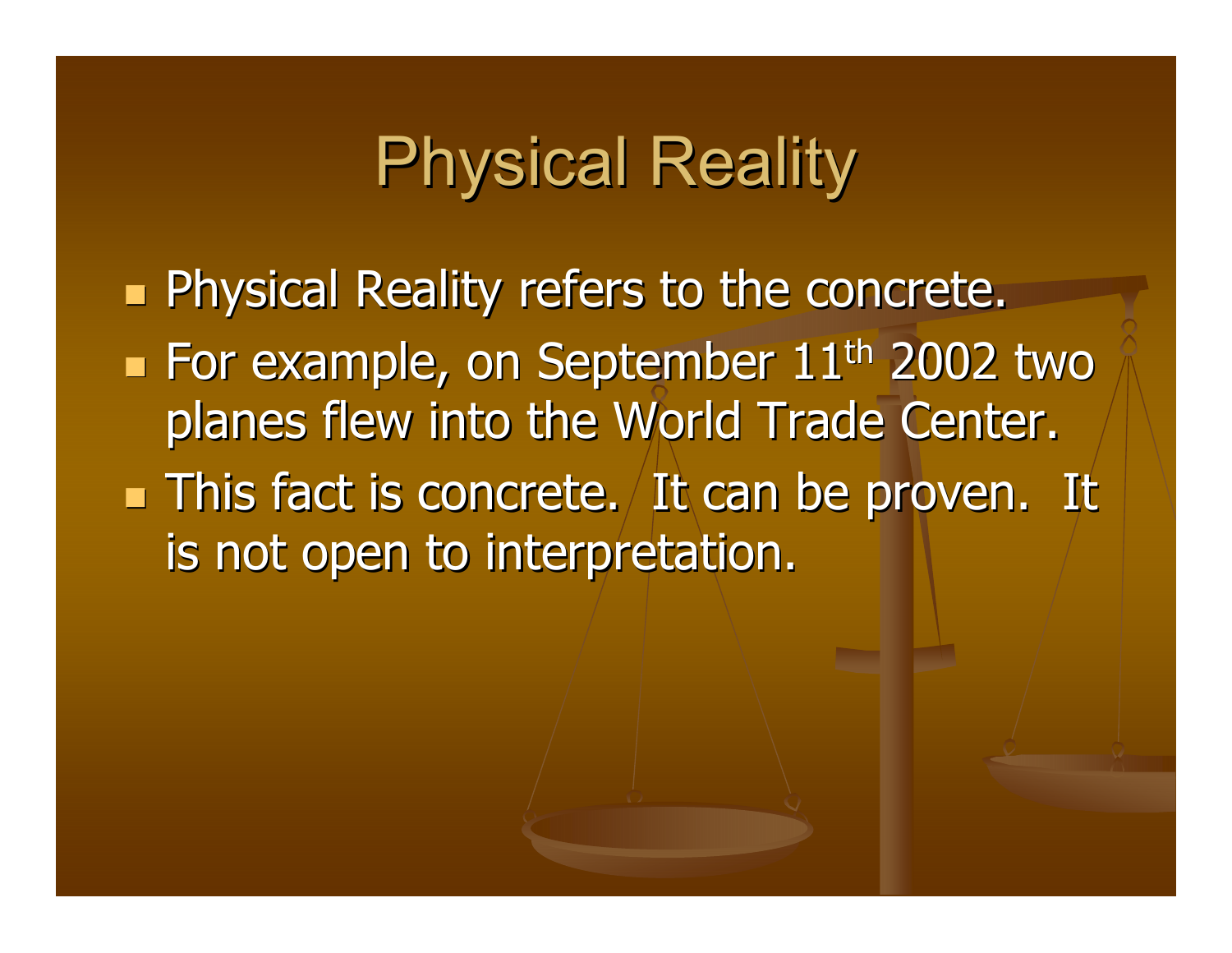#### **Social Reality**

- **Social Reality is not concrete.**
- **It deals with an interpretation of the** physical reality and is not necessarily physical reality and is not necessarily shared between societies.
- **For example, the US sees the events of For example, the US sees the events of** Sept. 11<sup>th</sup> as a horrible terrorist attack. The terrorists however, see this as a major success in their battle against the United States.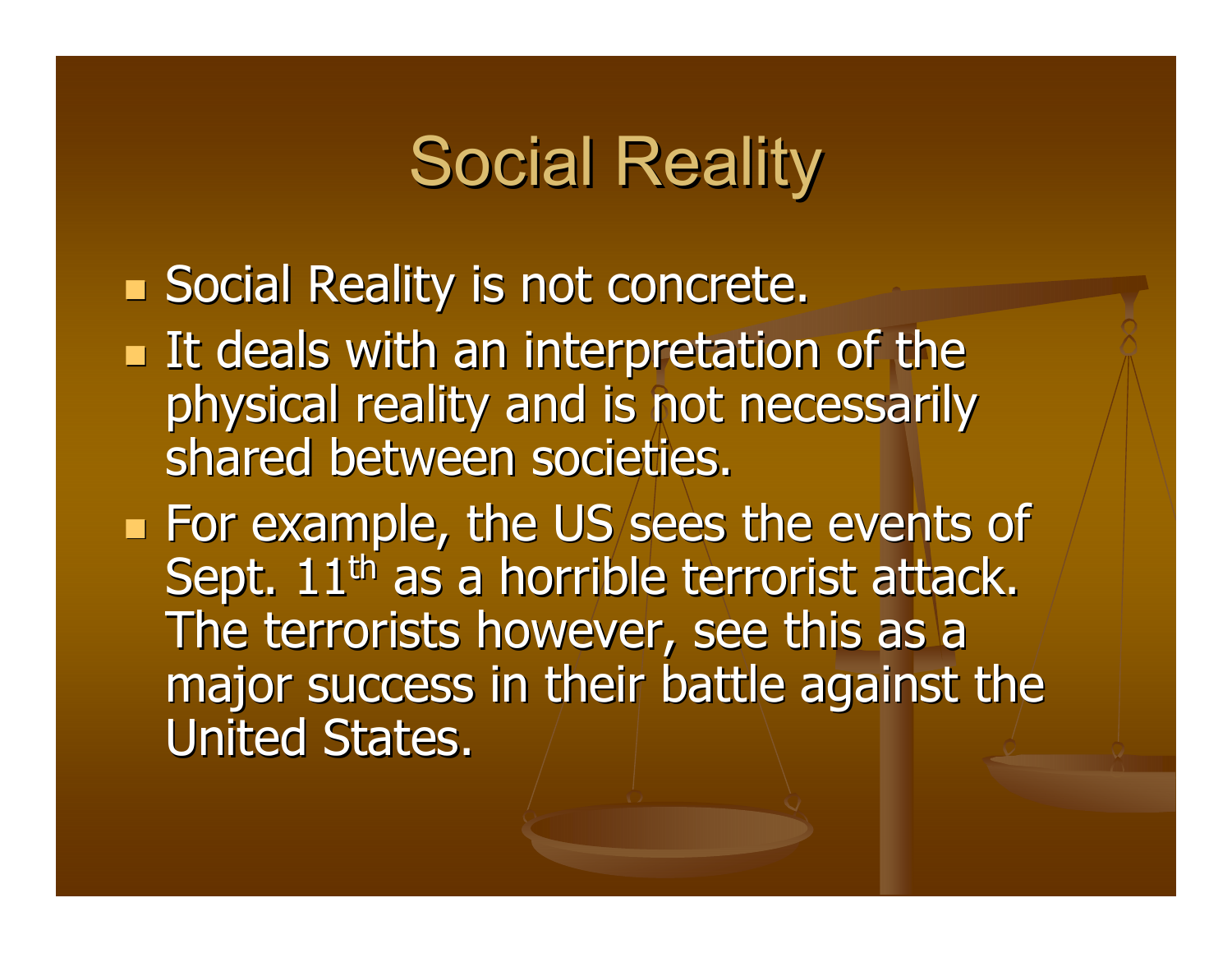Why Do We Need Social **Construction of Reality** 

- **Social Construction of Reality is vital for** communication.
- **Nithout a common base of knowledge,** communication is impossible.

**If aliens came to Earth and thought a** smile was a way of declaring war, then an obvious miscommunication would occur.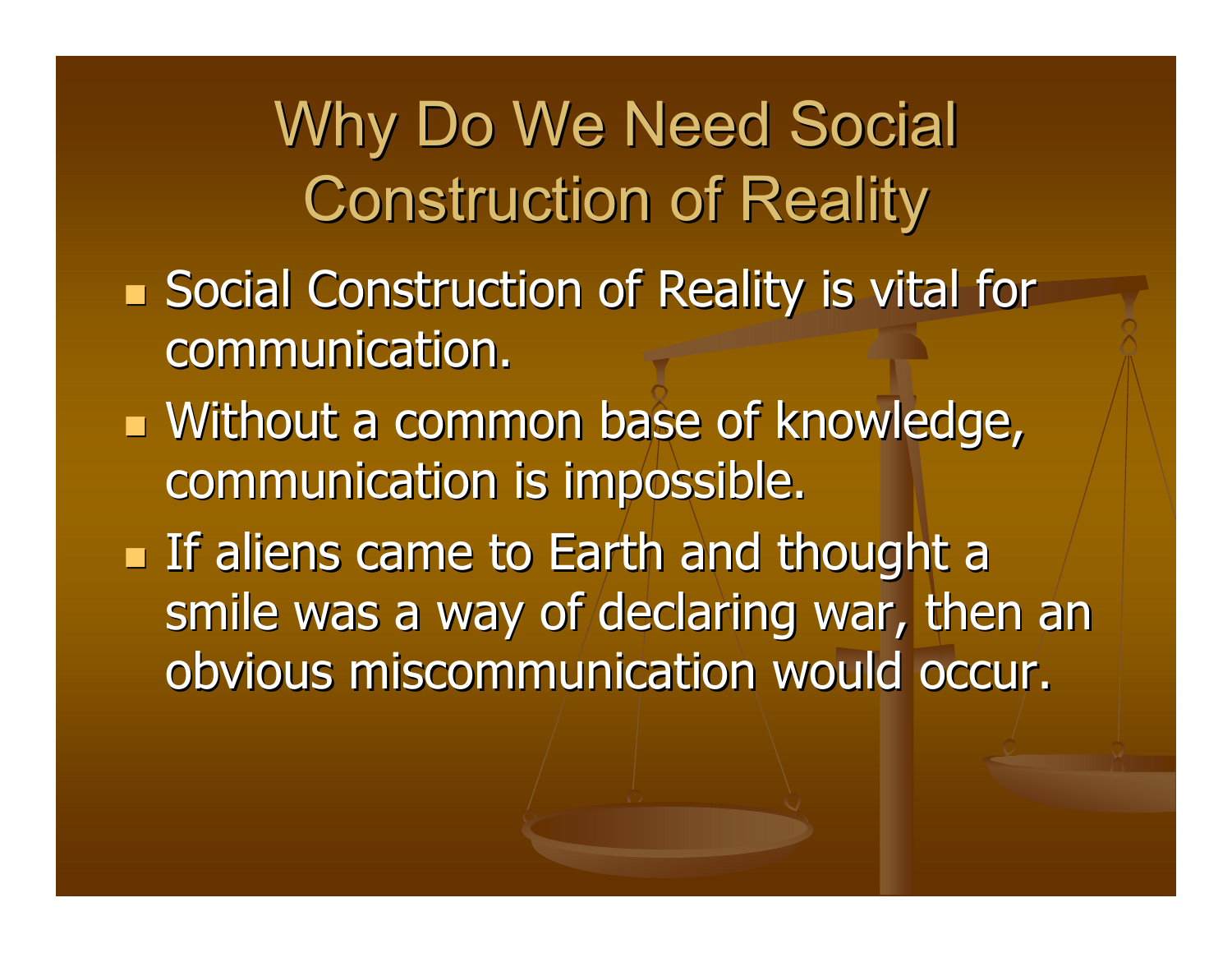Why Do We Need Social **Construction of Reality** 

**Nhile this example may be extreme, it** serves to show why social reality is necessary.

**Social Reality provides a way to simplify** communication and provides a point of reference for both the sender and receiver or receivers of a communication.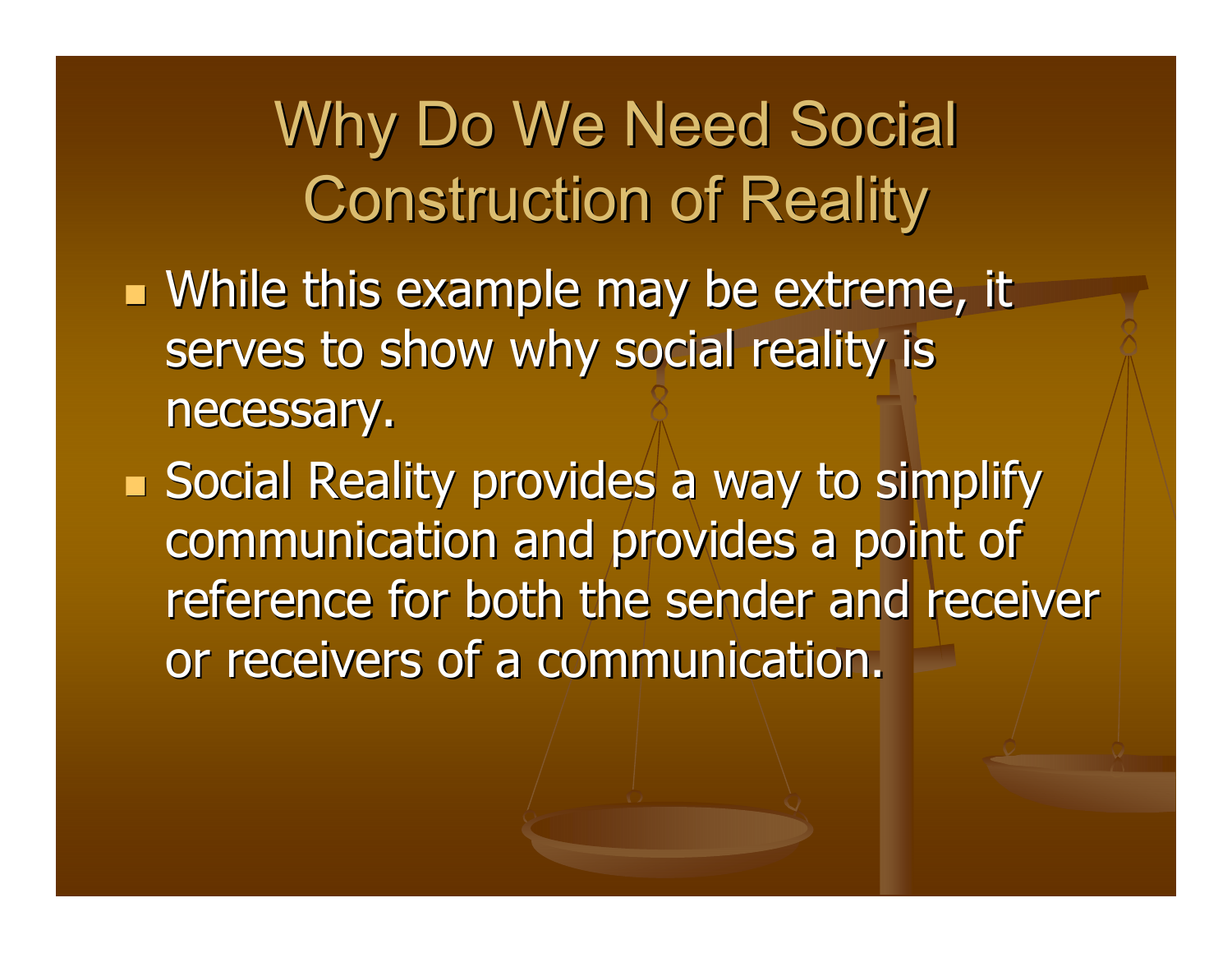Real Life Problems Associated with Communication Between Different Social Realities

- **COL** Schizophrenia essentially means someone holds a different social reality than the society in which they live.
- **COL** If a paranoid schizophrenic lived in a country that was mostly paranoid schizophrenics, then they would not be considered crazy.
- **COL**  $\blacksquare$  Whether or not their perception is correct, a schizophrenic is considered insane because their social reality greatly differs from the surrounding society.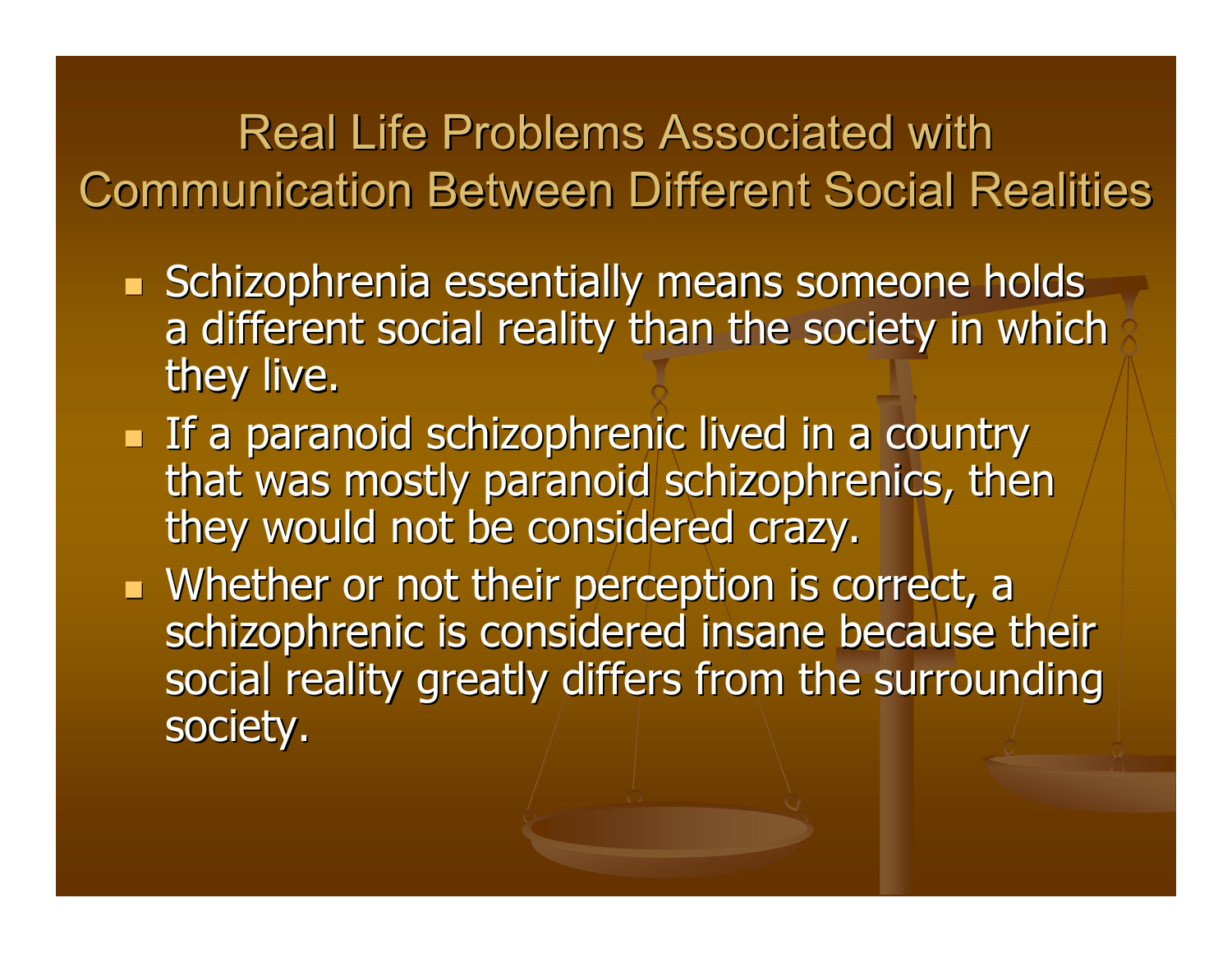Real Life Problems Associated with Communication Between Different Social Realities

- **Another problem is found in Diplomacy,** one of the biggest examples is the Cold War.
- $\blacksquare$  While neither the United States or the Soviet Union was evil, each country's social reality believed the other was evil.

**If you were a capitalist in Russia or a** communist is the US, you were considered dangerous and possibly jailed or killed.